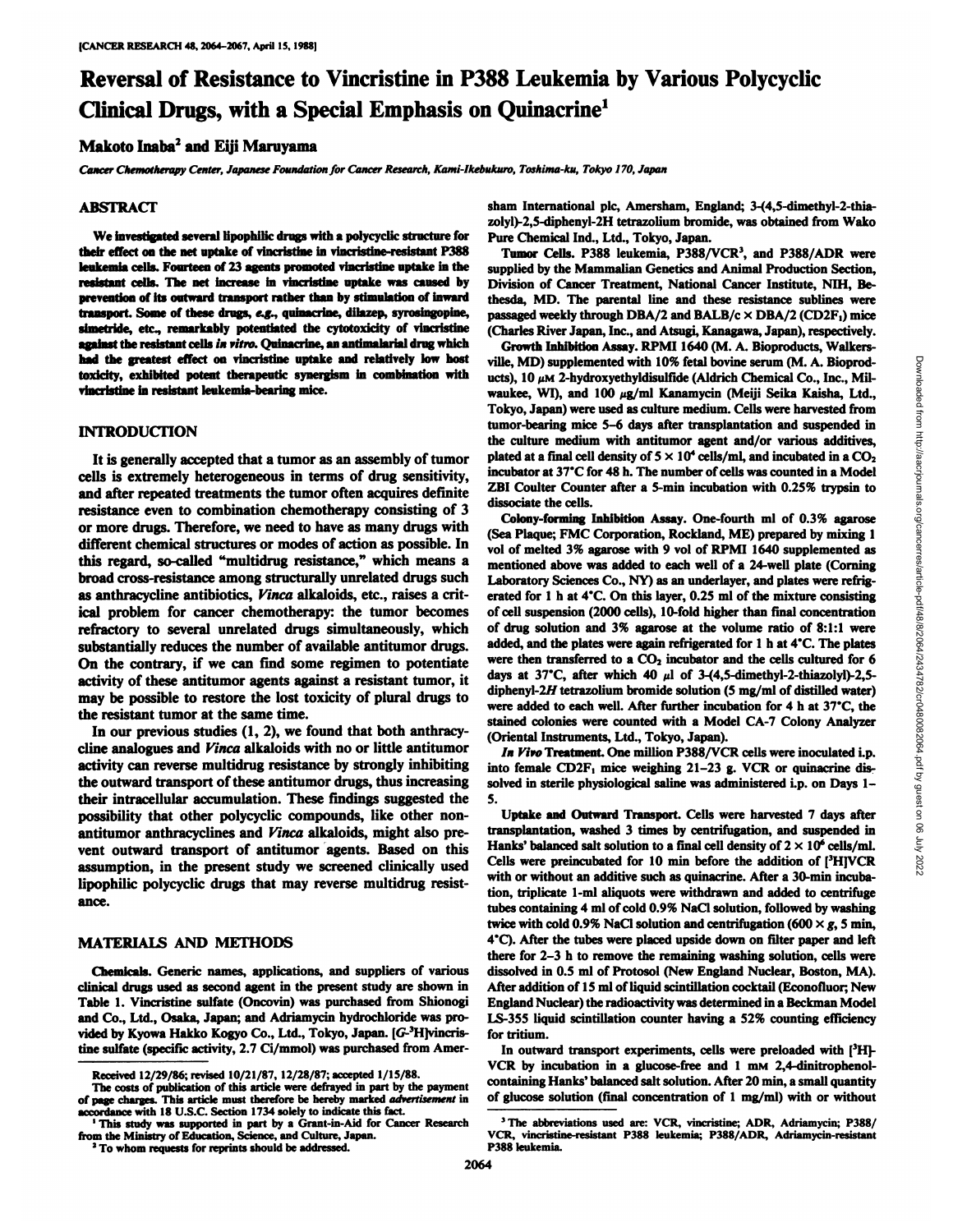Table 1 Generic name, application, and supplier of clinical drugs used in this

|                     | study                       |                                                        | t      |
|---------------------|-----------------------------|--------------------------------------------------------|--------|
| Generic name        | <b>Application</b>          | <b>Supplier</b>                                        | ŧ      |
| <b>Meclizine</b>    | <b>Antitussive</b>          | Pfizer Taito Co., Ltd., Tokvo.<br>Japan                |        |
| Hydroxyzine         | Minor tranquilizer          | <b>Pfizer Taito</b>                                    | v      |
| <b>Dilazep</b>      | <b>Coronary vasodilator</b> | Kowa Company Ltd., Tokyo, Japan                        | t      |
| <b>Eprazinone</b>   | <b>Antitussive</b>          | Chugai Pharmaceutical Co., Ltd.,<br>Tokyo, Japan       | c      |
| Syrosingopine       | Antihypertensive            | Toyo Jozo Co., Ltd., Tokyo, Japan                      |        |
| Simetride           | <b>Analgesic</b>            | Kyorin Pharmaceutical Co., Ltd.,<br>Tokyo, Japan       | F      |
| Carbinoxamine       | <b>Antihistamic</b>         | Taisho Pharmaceutical Co., Ltd.,<br>Tokyo, Japan       | ٦      |
| Pirenzepine         | <b>Antiulcerative</b>       | Nippon Boehringer Ingelheim Co.,<br>Ltd., Tokyo, Japan |        |
| <b>Etomidoline</b>  | Antispasmodic               | Yamanouchi Pharmaceutical Co<br>Ltd., Tokyo, Japan     | å<br>g |
| Ouinacrine          | <b>Antimalarial</b>         | Sigma Chemical Co., St. Louis,<br>MΩ                   |        |
| Triprolidine        | <b>Antihistamic</b>         | Sigma                                                  | O      |
| Primaquine          | <b>Antimalarial</b>         | Sigma                                                  |        |
| <b>Tilorone</b>     | <b>Antiviral</b>            | Sigma                                                  | v      |
| <b>Dimethindene</b> | <b>Antihistamic</b>         | Sigma                                                  |        |
| <b>Nafcillin</b>    | <b>Antihacterial</b>        | Sigma                                                  | t      |
| Trimethoprim        | <b>Antibacterial</b>        | Sigma                                                  | f      |
| <b>Prazosin</b>     | Antihypertensive            | Banyu Pharmaceutical Co., Ltd.,<br>Tokvo. Japan        | n      |
| Oxolinic acid       | <b>Antihacterial</b>        | Sigma                                                  | A      |
| Vancomvcin          | <b>Antibacterial</b>        | Sigma                                                  | 'n     |
| Piromidic acid      | <b>Antihacterial</b>        | Dainippon Pharmaceutical Co.,<br>Ltd., Osaka, Japan    |        |
| Pipemidic acid      | <b>Antibacterial</b>        | Dainippon                                              |        |
| Rolitetracycline    | <b>Antihacterial</b>        | Banvu                                                  |        |
| Zomepirac           | <b>Antiinflammatory</b>     | Sigma                                                  |        |

Table 2 Effects of various polycyclic clinical drugs on vincristine uptake by *P388/VCR cells*

Cells were incubated with  $3 \times 10^{-5}$  mM [<sup>3</sup>H]VCR in the presence or absence of 3  $\mu$ g/ml of each drug as a second agent for 30 min at 37°C.

|                                                                                                                                                           | Vincristine uptake <sup>®</sup>                                                                                                                       | <b>Second agent</b>                                                                                                                                            | $(\mu g/\text{m})$                                           | alone                                                   | second agent   |
|-----------------------------------------------------------------------------------------------------------------------------------------------------------|-------------------------------------------------------------------------------------------------------------------------------------------------------|----------------------------------------------------------------------------------------------------------------------------------------------------------------|--------------------------------------------------------------|---------------------------------------------------------|----------------|
| <b>Drug</b>                                                                                                                                               | (treated versus control %)                                                                                                                            | <b>Ouinacrine</b>                                                                                                                                              | 0.5                                                          | 82                                                      |                |
| <b>Ouinacrine</b><br>Meclizine<br><b>Dilazep</b><br>Eprazinone<br>Syrosingopine<br><b>Simetride</b><br><b>Triprolidine</b><br>Primaguine<br>Carbinoxamine | $357 \pm 3.0^{\circ}$<br>$255 \pm 15$<br>$225 \pm 13$<br>$225 \pm 14$<br>$224 \pm 10$<br>$217 \pm 22$<br>$214 \pm 43$<br>$208 \pm 43$<br>$206 \pm 78$ | <b>Meclizine</b><br>Dilazen<br><b>Eprazinone</b><br><b>Syrosingopine</b><br>Simetride<br><b>Triprolidine</b><br>Primaguine<br>Carbinoxamine<br><b>Tilorone</b> | 2.0<br>2.5<br>2.0<br>1.25<br>3.0<br>4.0<br>5.0<br>10<br>0.25 | 106<br>78<br>109<br>77<br>87<br>115<br>84<br>115<br>108 | 10<br>10<br>17 |
| <b>Tilorone</b><br><b>Dimethindine</b><br>Pirenzepine<br><b>Hydroxyzine</b><br><b>Etomidoline</b><br>VCR uptake with second agent                         | $162 \pm 22$<br>$158 \pm 9.0$<br>$149 \pm 24$<br>$149 \pm 6$<br>$146 \pm 22$<br>$\sim$ can                                                            | 100<br>∽<br>-<br>-                                                                                                                                             |                                                              |                                                         |                |

 $\times$  100. \VCR uptake without second agent)/

 $*$  Mean  $\pm$  SD of 3 different samples from the same experiments.

quinacrine (final concentration of 3  $\mu$ g/ml) was added to the cell suspension, and incubation was continued for a further 30 min at 37°C. Triplicate 1-ml aliquots were withdrawn at appropriate time points and the radioactivities associated with the cells were measured as described above.

#### RESULTS

Various lipophilic clinical drugs with a polycyclic structure were examined for their ability to enhance VCR uptake by P388/VCR cells. As shown in Table 2, 14 of 23 drugs tested exhibited a significant VCR uptake-enhancing effect. Among them, quinacrine, an antimalarial agent, was the most active. P388/VCR cells. Cells were incubated at 37°C in glucose-free Hanks' balanced While nafcillin, trimethoprim, and prazosine were minimally effective, oxolinic acid, vancomycin, piromidic acid, pipemidic acid, rolitetracycline, and zomepirac had no effect on VCR uptake at concentrations as high as  $3 \mu g/ml$ . VCR uptake by

Generic name Application Supplier to affect the VCR sensitivity of P388/VCR cells in vitro. P388/VCR cells was approximately one-half that of the sensi tive cells; therefore, all of the drugs in Table 2 were expected

Coronary vasodilator Kowa Company Ltd., Tokyo, Japan tiated VCR cytotoxicity against the resistant cells, causing As a result, marked synergistic effects were observed in in *vitro cell growth experiments, and several of the drugs poten* complete or severe growth inhibition at subtoxic concentrations (Table 3).

Sigma Chemical Co., St. Louis,  $VCR$  uptake with quinacrine is due to inhibition of  $VCR$ Further studies were performed with quinacrine only, and Fig. 1 demonstrates its effect on active outward transport of VCR from P388/VCR cells. No change in the intracellular VCR level was seen in the presence of  $3 \mu g/ml$  of quinacrine after outward transport had been induced by the addition of glucose. This strongly suggests that the observed increase in outward transport.

| Table 3 Combined effects of various polycyclic clinical drugs on growth |  |
|-------------------------------------------------------------------------|--|
| inhibition by vincristine in P388/VCR cells                             |  |

|                                                                                                                                                                                                                                                                                                                                                 |                                                                                                                        |                            | We next investigated how much sensitivity to VCR or ADR |
|-------------------------------------------------------------------------------------------------------------------------------------------------------------------------------------------------------------------------------------------------------------------------------------------------------------------------------------------------|------------------------------------------------------------------------------------------------------------------------|----------------------------|---------------------------------------------------------|
| was restored when the resistant cells were cultured for 48 h in                                                                                                                                                                                                                                                                                 |                                                                                                                        |                            |                                                         |
| the presence of 0.5 $\mu$ g/ml of quinacrine. The approximately 15-                                                                                                                                                                                                                                                                             |                                                                                                                        |                            |                                                         |
| fold resistance to VCR of P388/VCR cells was completely                                                                                                                                                                                                                                                                                         |                                                                                                                        |                            |                                                         |
| reversed by quinacrine. However, the 240-fold resistance to                                                                                                                                                                                                                                                                                     |                                                                                                                        |                            |                                                         |
| ADR of P388/ADR cells was only partially reversed, as shown                                                                                                                                                                                                                                                                                     |                                                                                                                        |                            |                                                         |
| in Fig. 2. Furthermore, the effect of quinacrine on VCR resist-                                                                                                                                                                                                                                                                                 |                                                                                                                        |                            |                                                         |
|                                                                                                                                                                                                                                                                                                                                                 |                                                                                                                        |                            |                                                         |
|                                                                                                                                                                                                                                                                                                                                                 | Table 3 Combined effects of various polycyclic clinical drugs on growth<br>inhibition by vincristine in P388/VCR cells |                            |                                                         |
| Cells were cultured in a suspension form with a subcytotoxic concentration (5<br>$\times$ 10 <sup>-6</sup> mM) of VCR in the presence or absence of each drug as a second agent<br>or 48 h at 37°C, and cell number was counted by a Coulter Counter. Each value<br>s the mean of 3 determinations with coefficient of variation less than 10%. |                                                                                                                        | Growth rate (% of control) |                                                         |
|                                                                                                                                                                                                                                                                                                                                                 | Concentration                                                                                                          | Second agent               | <b>VCR</b> plus                                         |
| Second agent                                                                                                                                                                                                                                                                                                                                    | $(\mu$ g/ml $)$                                                                                                        | alone                      | second agent                                            |
| <b>Ouinacrine</b>                                                                                                                                                                                                                                                                                                                               | 0.5                                                                                                                    | 82                         |                                                         |
| <b>Meclizine</b>                                                                                                                                                                                                                                                                                                                                | 2.0                                                                                                                    | 106                        |                                                         |
| <b>Dilazep</b>                                                                                                                                                                                                                                                                                                                                  | 2.5                                                                                                                    | 78                         |                                                         |
| <b>Eprazinone</b>                                                                                                                                                                                                                                                                                                                               | 2.0                                                                                                                    | 109                        |                                                         |
| Syrosingopine<br><b>Simetride</b>                                                                                                                                                                                                                                                                                                               | 1.25<br>3.0                                                                                                            | 77<br>87                   |                                                         |
| <b>Triprolidine</b>                                                                                                                                                                                                                                                                                                                             | 4.0                                                                                                                    | 115                        | 10                                                      |
| Primaguine                                                                                                                                                                                                                                                                                                                                      | 5.0                                                                                                                    | 84                         |                                                         |
| Carbinoxamine                                                                                                                                                                                                                                                                                                                                   | 10                                                                                                                     | 115                        | 10                                                      |
| <b>Tilorone</b>                                                                                                                                                                                                                                                                                                                                 | 0.25                                                                                                                   | 108                        | 17                                                      |
| 100                                                                                                                                                                                                                                                                                                                                             |                                                                                                                        |                            |                                                         |
| preload level)                                                                                                                                                                                                                                                                                                                                  |                                                                                                                        |                            |                                                         |



Fig. 1. Effects of quinacrine on active outward transport of vincristine in salt solution containing 1 mm 2,4-dinitrophenol and  $2.5 \times 10^{-5}$  mm [<sup>3</sup>H]VCR. After 20 min, a small volume of glucose solution with  $(O)$  or without  $(O)$ quinacrine at final concentrations of 1 mg/ml and 3  $\mu$ g/ml for glucose and quinacrine, respectively, was added to induce outward transport, and the cells were incubated for an additional 30 min. The intracellular levels of VCR are presented as a percentage of the preload level.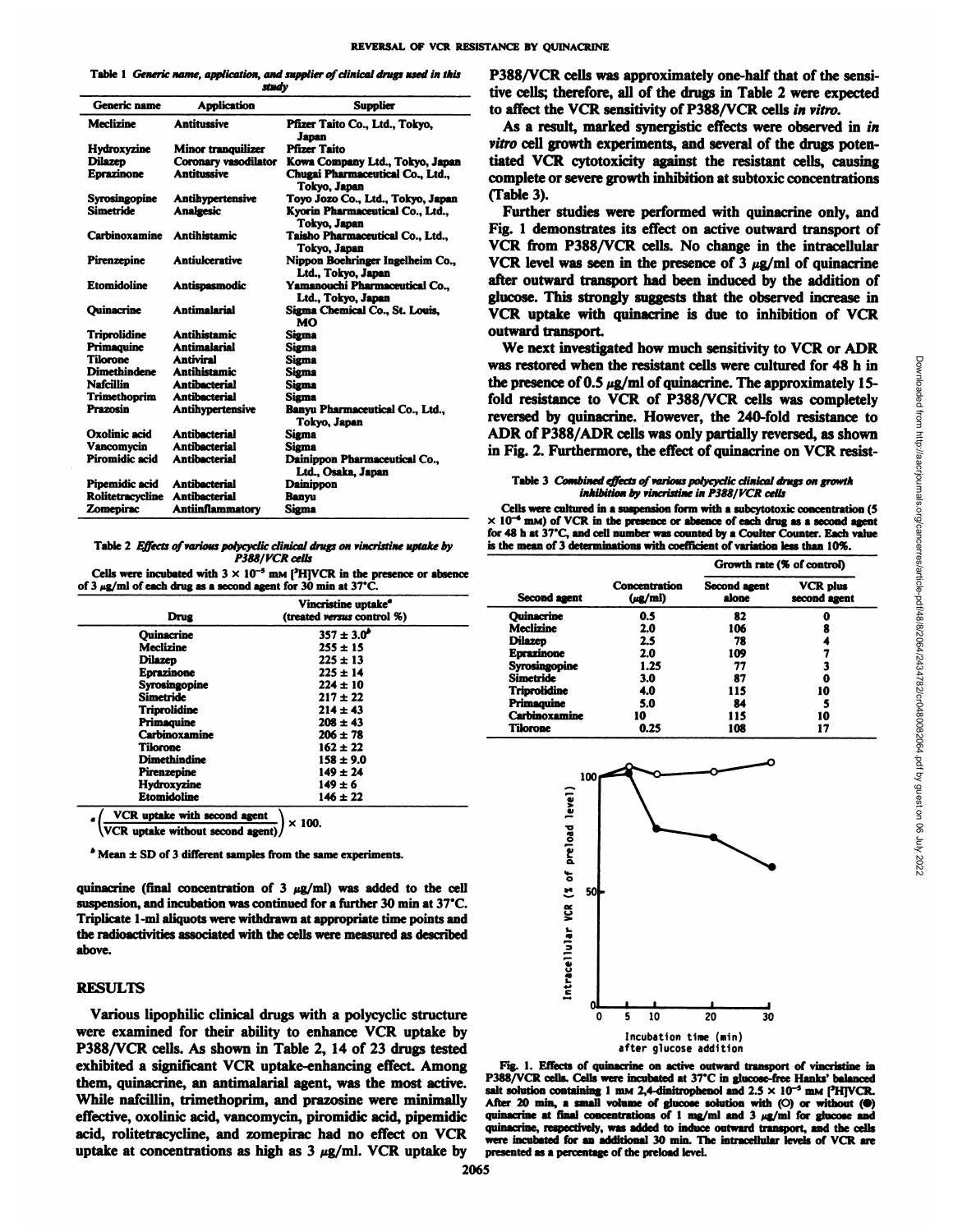

Fig. 2. Reversing effect of quinacrine on resistance to vincristine or Adria mycin in drug-resistant P388 leukemia cells in vitro. P388/VCR (A) or P388/ ADR (B) cells were cultured with various concentrations of VCR  $(A)$  or ADR  $(B)$ in the presence (O) or absence ( $\bullet$ ) of 0.5  $\mu$ g/ml of quinacrine for 48 h. Sensitive P388 cells  $($ -----) were cultured without quinacrine.  $T/C$ , treated versus control.



Fig. 3. Effects of quinacrine on resistance to VCR of P388/VCR cells in a colony-forming assay. P388/VCR cells were cultured on double layer of soft agarose containing various concentrations of VCR in the presence (O) or absence ( $\bullet$ ) of 0.5  $\mu$ g/ml of quinacrine. After 6 days of culture, colonies formed were counted. Sensitive P388 cells (O) were cultured without quinacrine.

ance in P388/VCR cells was confirmed in the colony-forming assay (Fig. 3).

*In vivo combined treatment with VCR and quinacrine was* used in P388/VCR-bearing mice. Various treatment schedules for this combination therapy were attempted to find the optimal one and as a result, the protocol shown in Table 4 was selected as the best. VCR (0.1 mg/kg/day) alone exhibited a treated *versus control value of 130%, and 40 and 80 mg/kg/day of* quinacrine alone showed 100 and 129%, respectively. In com bination therapy with VCR and quinacrine, treated versus con trol values of 157 and 185% were observed with the combina tion with low and high doses of quinacrine, respectively, al though any long survivors were not observed. It is obvious that these combined effects are more than additive. In fact, they are approximately equivalent to the maximum effect observed with the sensitive P388 cells treated with VCR alone (data not shown).

Table 4 Combined treatment in vivo of P388/VCR-bearing mice with vincristine *and quinacrine*

P388/VCR cells (10<sup>6</sup>) were inoculated i.p. and the animals were given injections i.p. of VCR and/or quinacrine on Days 1-5. Quinacrine was administered twice a day at intervals of approximately 8 h.

| mg/kg/day          |                   | Median survival | <b>Treated versus</b> |  |
|--------------------|-------------------|-----------------|-----------------------|--|
| <b>Vincristine</b> | <b>Ouinacrine</b> | days (range)    | control (%)           |  |
|                    |                   | $9.2(9-11)$     | 100                   |  |
| 0.1                |                   | $12.0(11-13)$   | 130                   |  |
|                    | $25 \times 2$     | $9.2(9-10)$     | 100                   |  |
|                    | $40 \times 2$     | $11.9(10-12)$   | 129                   |  |
| 0.1                | $25 \times 2$     | $14.4(14-15)$   | 157                   |  |
| 0.1                | $40 \times 2$     | $17.0(16-18)$   | 185                   |  |

#### **DISCUSSION**

We have found that a number of clinical drugs selected solely on the basis of their polycyclic structure possess potent activity to enhance the reduced uptake of VCR by P388/VCR cells, 2 and 3). In addition to these 14 drugs, nafcillin, trimethoprim, and prazosine also showed weak but definite activity. The effect on VCR uptake of all drugs was examined at the same concen tration, i.e.,  $3 \mu g/ml$ . Therefore, some drugs found ineffective in the present test might show some activity if examined at concentrations higher than  $3 \mu g/ml$ . At any rate, these results have clearly proved that some lipophilic compounds with a polycyclic structure, irrespective of their particular pharmaco logical actions, can enhance uptake of VCR by multidrugresistant cells.

thus potentiating VCR cytotoxicity against these cells (Tables and 3). In addition to these 14 drugs, nafellin, trinethoptim, and prazosine also showed weak but definite activity. The effect on VCR uptake of all drugs was Quinacrine effectively prevented the active outward transport of VCR from these cells (Fig. 1). Therefore, with active drugs other than quinacrine, this inhibitory action on the outward transport also seems to be a direct mechanism for the increased net uptake of VCR. However, it is still unknown how these drugs can prevent active outward transport of VCR in the resistant cells. Recently, we reported kinetic data showing that active outward transport of VCR in P388 leukemia cells is a saturable process, suggesting the existence of a carrier system for outward transport in the membrane (3). Thus we speculated that this carrier protein possesses a broad affinity for lipophilic polycyclic compounds to varying extents. Since most drugs are generally lipophilic, the existence of this carrier system has an important pharmacological implication. If our speculation is true, these lipophilic drugs as well as non-antitumor anthracyclines and Vinca alkaloids, which can be retained at a much greater intracellular concentration than VCR because of their application at a much higher concentration than VCR to the cells, may be able to competitively inhibit a carrier-mediated outward transport of VCR through the cell membrane. Kinetic studies along this line are currently in progress in our labora tory.

It has been extensively reported that calcium antagonists such as calcium channel blockers and calmodulin inhibitors reverse multidrug resistance by increasing the net uptake of *Vinca alkaloids and anthracyclines (4, 5). However, such phar* macological action seems to be not associated with their cal cium-antagonizing activity (6-8). On the other hand, recently some other compounds with various physiological activities, namely, triparanol (9), tamoxifen (9), isoprenoids (10), chloroquine (11), etc., have been reported to possess the same activity toward these resistant cells. Based on the observation by Ramu et al. (6) that P388/ADR cells possess a higher degree of structural order of the membrane lipid than the parent line, they suggested the unique idea that amphipathic cationic com pounds such as tamoxifen, triparanol, etc. affect the drug sen-